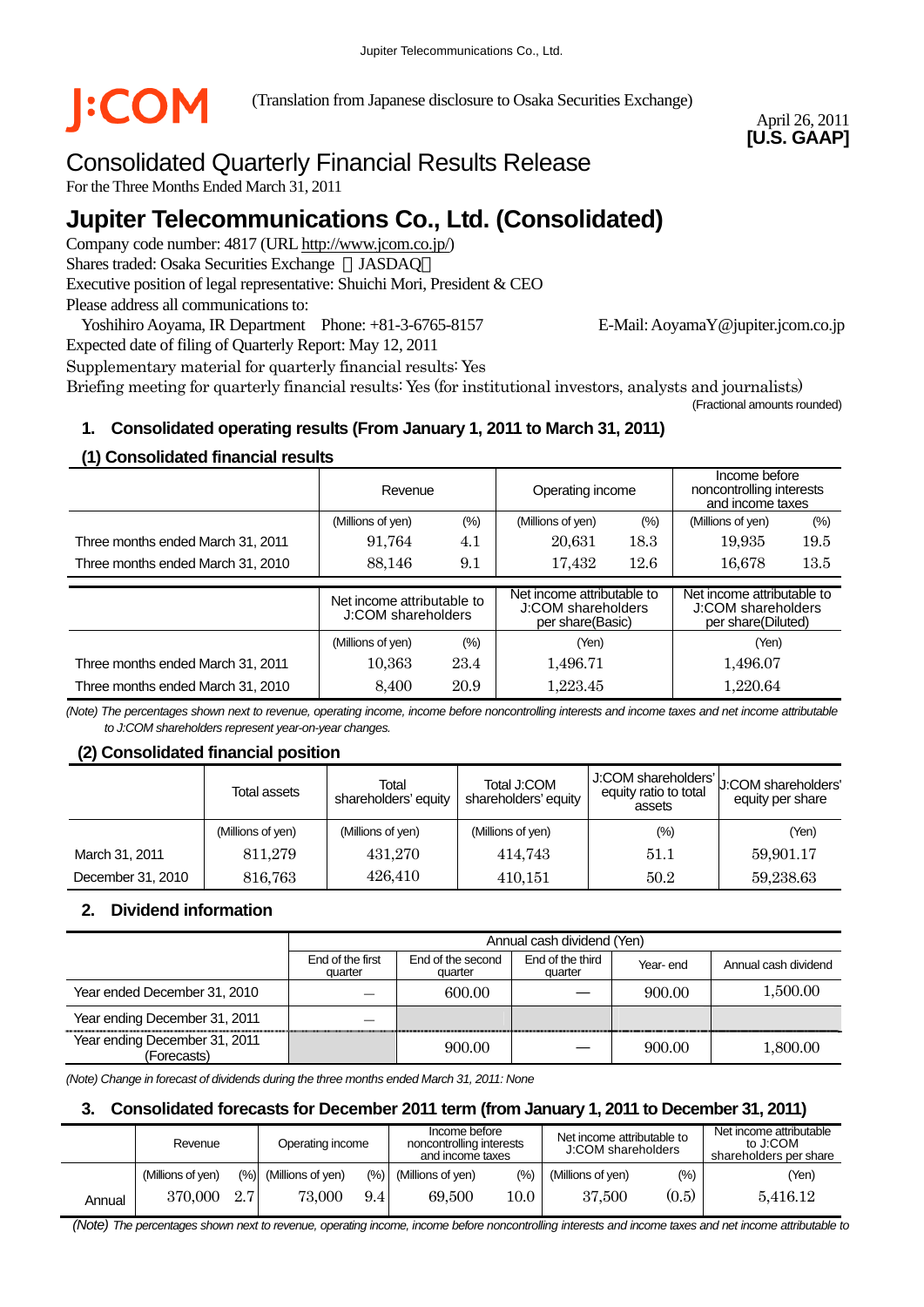*J:COM shareholders represent year-on-year changes.* 

*Change in forecast for the fiscal year ending December 31, 2011 during the three months ended March 31, 2011: None*

- **4. Others**
- (1) Changes in significant consolidated subsidiaries : None
- (2) Adoption of simplified method or specific method to quarterly consolidated financial statements: None
- (3) Change in significant accounting policies, procedures and presentation in quarterly consolidated financial statements:
	- (i) Changes due to revision of accounting standards and other regulations : None
	- (ii) Others : None

### (4) Number of outstanding shares

(i) Number of issued shares at end of term (consolidated, including treasury stock):

| As of March 31, 2011: 6,947,813 shares  | As of December 31, 2010: 6,947,813 shares |
|-----------------------------------------|-------------------------------------------|
| Number of treasury stock:<br>(i)        |                                           |
| As of March 31, 2011: 24,024 shares     | As of December 31, 2010: 24, 102 shares   |
| (iii) Number of weighted average stock: |                                           |

Three months ended March 31, 2011:  $6.923,712$  shares Three months ended March 31, 2010:  $6.866,131$  shares

Status of quarterly review procedures

This quarterly financial results release is outside the scope of quarterly review procedures based on Japan's Financial Instruments and Exchange Law.

It is under the review process at the time of disclosure of this report.

(Cautionary note regarding future-related information)

The forecasts contained in this report have been prepared on the basis of information that is currently available. Because such estimates are inherently very uncertain, actual results may differ from the forecasts. The Company does not guarantee that it will achieve these estimated results and advises readers to refrain from depending solely on these forecasts. Readers should also note that the Company is under no obligation to revise this information on a regular basis.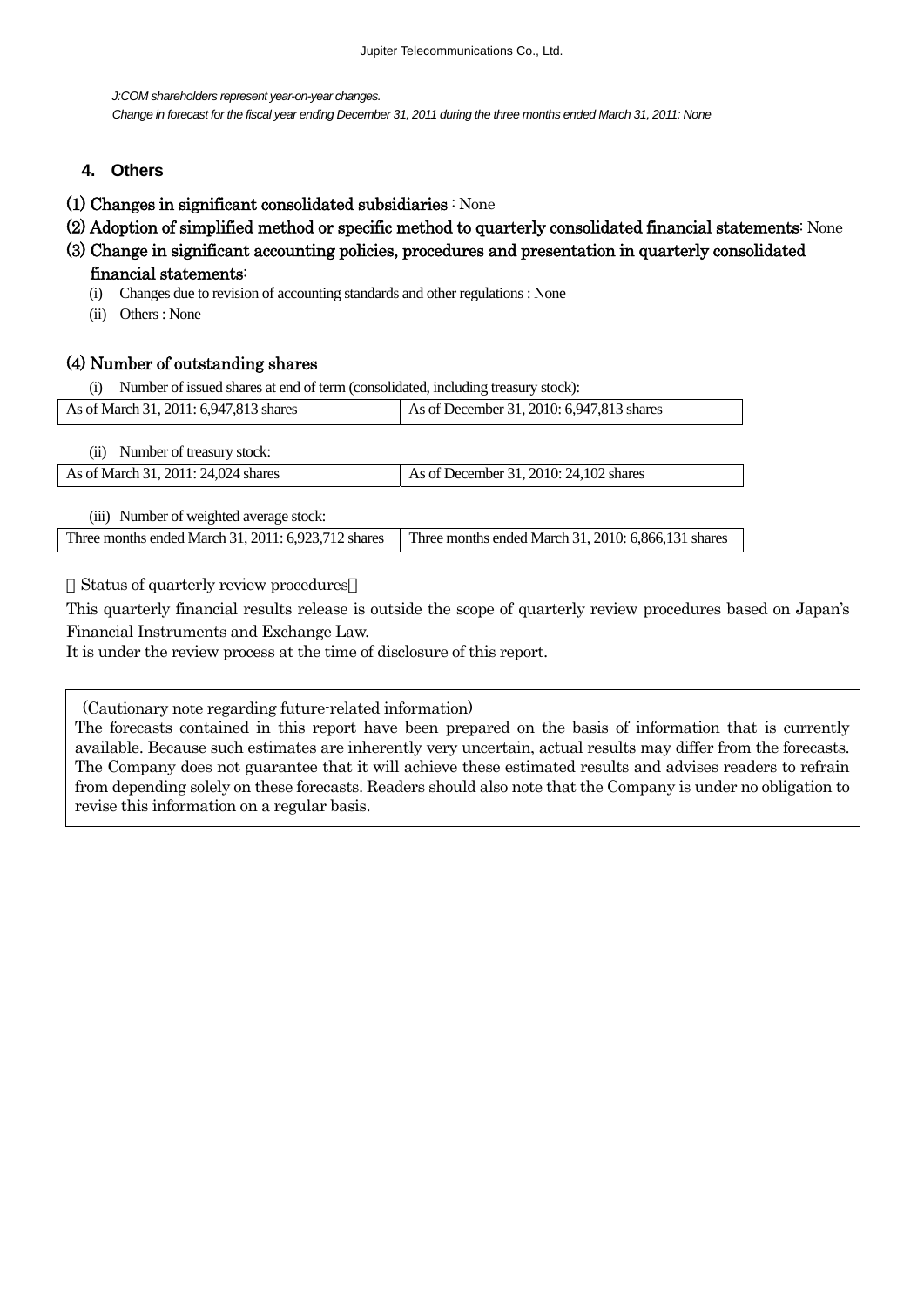# Contents

|                        | 1. Qualitative Information on the Financial Results for the Three Months ended March 31, 2011                            | P.2  |
|------------------------|--------------------------------------------------------------------------------------------------------------------------|------|
|                        | () Qualitative Information on Consolidated Financial Results                                                             | P.2  |
|                        | (i) Summary                                                                                                              | P.2  |
|                        | (ii) Overview of Business Results                                                                                        | P.3  |
|                        | (iii) Profit and Loss                                                                                                    | P.4  |
|                        | () Qualitative Information on Consolidated Financial Position                                                            | P.6  |
|                        | (i) Assets, Liabilities and Shareholders' Equity                                                                         | P.6  |
|                        | (ii) Cash Flows                                                                                                          | P.6  |
|                        | () Qualitative Information on Consolidated Business Results Forecasts                                                    | P.7  |
|                        |                                                                                                                          |      |
|                        | 2 Other Information                                                                                                      | P.7  |
| ( )                    | Changes in Significant Consolidated Subsidiaries                                                                         | P.7  |
| ( )                    | Adoption of Simplified Method or Specific Method to Quarterly Consolidated<br><b>Financial Statements</b>                | P.7  |
| $\left( \quad \right)$ | Change in Significant Accounting Policies, Procedures and Presentation in Quarterly<br>Consolidated Financial Statements | P.7  |
|                        | Assumptions of Significant Event for Going Concern                                                                       | P.7  |
|                        | 3 Consolidated Quarterly Financial Statements                                                                            | P.8  |
| ( )                    | Consolidated Quarterly Statements of Income                                                                              | P.8  |
| ( )                    | Consolidated Quarterly Balance Sheets                                                                                    | P.9  |
| ( )                    | Consolidated Quarterly Statements of Cash Flows                                                                          | P.11 |
| ( )                    | Assumptions for Going Concern                                                                                            | P.12 |
| ( )                    | Segment Information                                                                                                      | P.12 |
| ( )                    | Significant Changes in Shareholders' Equity                                                                              | P.12 |
|                        | <b>Subsequent Events</b>                                                                                                 | P.12 |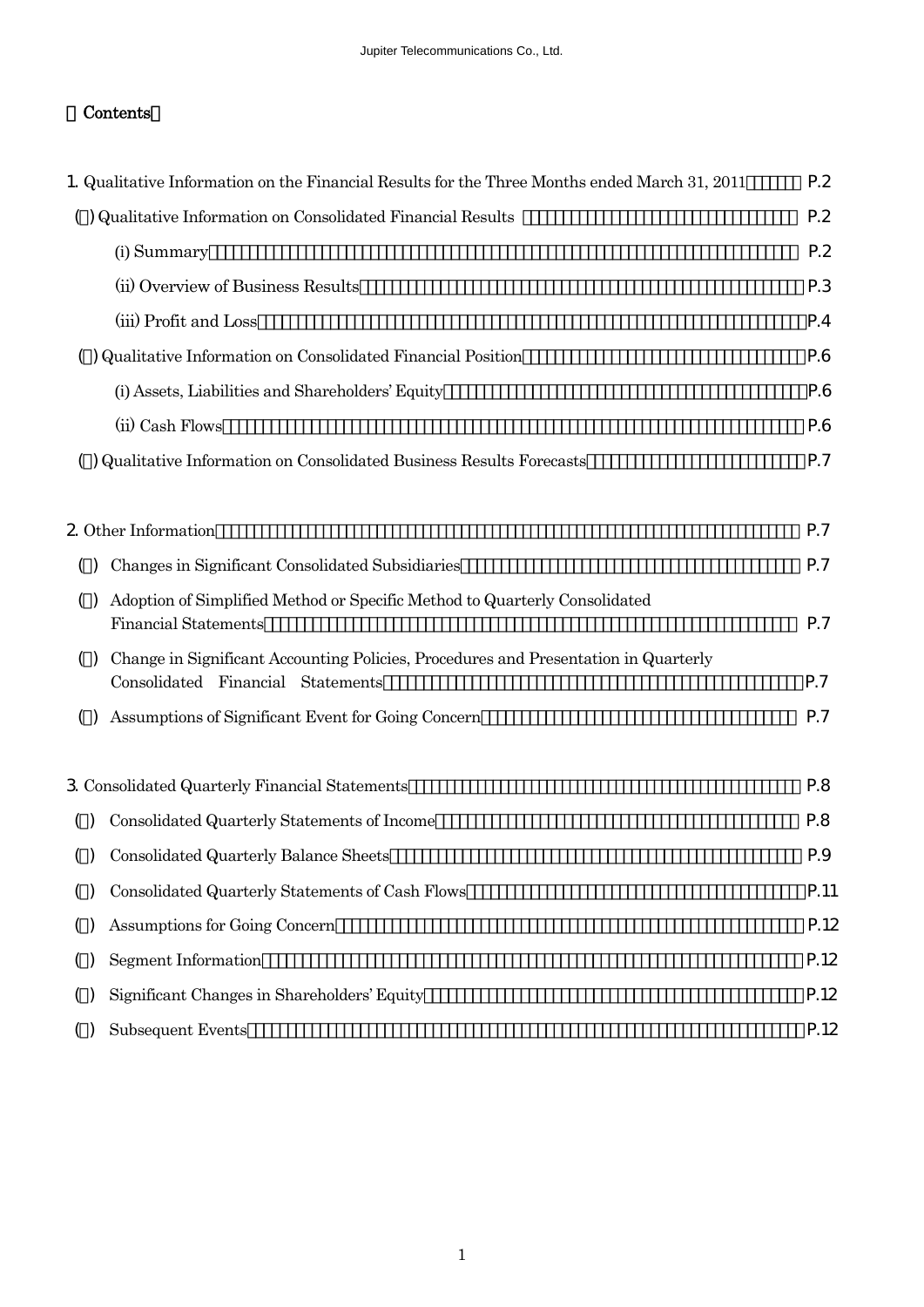### **1. Qualitative Information on the Financial Results for the Three Months ended March 31, 2011**

### **(1) Qualitative Information on Consolidated Financial Results**

#### **(i) Summary**

Throughout the three months (January 1, 2011 to March 31, 2011) of the fiscal year ending December 31, 2011, Jupiter Telecommunications Co., Ltd. ("J:COM" or "the Company") continued to face fierce competition from major telecommunications and other competitors in the lead up to the complete changeover to terrestrial digital broadcasting set for July 24, 2011.

Under these circumstances, the J:COM Group (J:COM together with its consolidated subsidiaries) positioned efforts to capture terrestrial digital demand as its most important challenge. In addition to focusing on the implementation of its Volume strategy, which aims to increase the number of service subscribing households, the J:COM Group continued to promote its Value strategy, which strives to improve the monthly average revenue per unit (ARPU) as well as its Content strategy, which is designed to enhance programming quality.

Moreover, steps were taken to strengthen and expand business tie-up measures mainly in the "Telecom Business and Product Collaboration" fields under the alliance with KDDI Corporation ("KDDI").

| <b>Volume Strategy Indicators</b>                       | As of March 31, 2011<br>(Three months ended<br>March 31, 2011) | As of March 31, 2010<br>(Three months ended<br>March 31, 2010) | Year-on-Year<br>Change |
|---------------------------------------------------------|----------------------------------------------------------------|----------------------------------------------------------------|------------------------|
| [Subscribing households]                                |                                                                |                                                                |                        |
| Total number of subscribing<br>households*              | 3,454,200                                                      | 3,293,200                                                      | 4.9%                   |
| Total RGUs <sup>*</sup>                                 | 6,448,800                                                      | 6,003,800                                                      | 7.4%                   |
| <b>CATV</b>                                             | 2,718,100                                                      | 2,599,000                                                      | 4.6%                   |
| <b>High-Speed Internet Access</b>                       | 1,715,100                                                      | 1,603,300                                                      | 7.0%                   |
| Telephony                                               | 2,015,600                                                      | 1,801,500                                                      | 11.9%                  |
| [Average Monthly Churn Rate (for the<br>three services) | 1.08%                                                          | 1.21%                                                          | (0.13)                 |

Accounting for each of the aforementioned factors, the J:COM Group's principal operating indicators were as follows.

| <b>Value Strategy Indicators</b> | As of March 31, 2011<br>(Three months ended)<br>March 31, 2011) | As of March 31, 2010<br>(Three months ended)<br>March 31, 2010) | Year-on-Year<br>Change |
|----------------------------------|-----------------------------------------------------------------|-----------------------------------------------------------------|------------------------|
| ARPU                             | $7,617$ yen                                                     | 7,688 yen                                                       | yen)                   |
| Bundle Ratio <sup>*</sup>        | 1.87                                                            | 1.82                                                            | 0.05                   |

Number of households subscribing at least one service

<sup>\*ii</sup> Total number of revenue generating units (RGUs) for service supplied<br><sup>\*iii</sup> Number of services assigned assemblantling handbald

Number of services received per subscribing household

Looking at business results, revenue for the three months ended March 31, 2011 increased 4.1% compared with the corresponding period of the previous fiscal year to ¥91,764 million. Operating income also climbed 18.3% year on year to ¥20,631 million. Net income attributable to J:COM shareholders increased 23.4% to ¥10,363 million.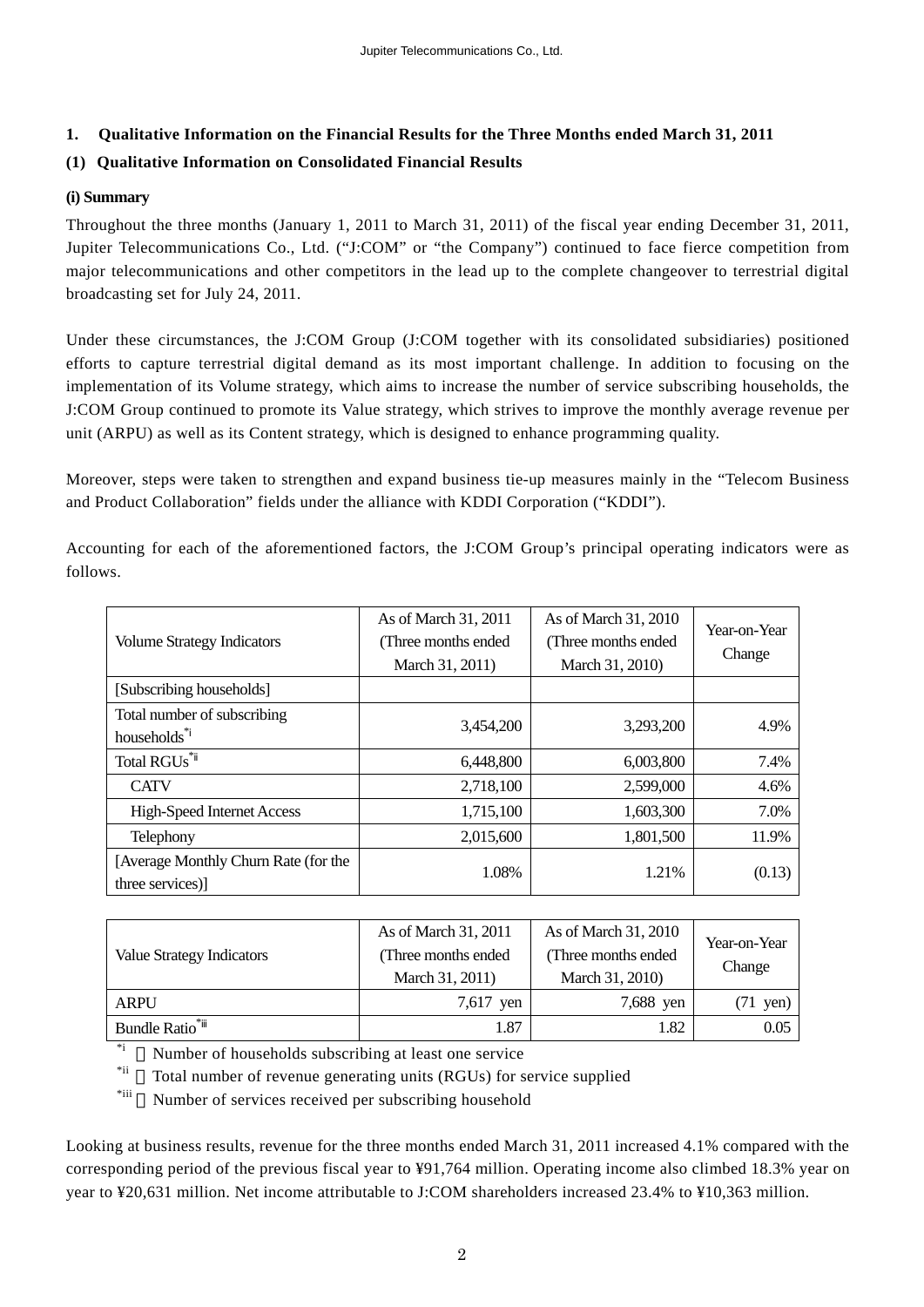#### **(ii) Overview of Business Results**

 $\overline{a}$ 

In the three months ended March 31, 2011 under review, the J:COM Group implemented a variety of measures under its Volume strategy in an effort to increase the number of subscribing households using strategic products.

One of these measures aimed at increasing the number of subscribing households involved expanding sales of "J:COM TV My style."<sup>\*1</sup> Launched on July 15, 2010, "J:COM TV My style" is a product that caters to diversified customers' needs such as a variation of viewing patterns and behavior. It allows viewers to enjoy programs of their choice as and when required. At the same time, "J:COM TV My style" is a readily available strategic terrestrial digital countermeasure. In the three months ended March 31, 2011, the Company expanded the video on demand (VOD) "All-you can watch package" lineup from 31 packages as of the end of the previous fiscal year to 42 packages (as of March 31, 2011). In addition, J:COM broadcast television commercials to promote "J:COM TV My style" utilizing terrestrial transmission throughout the Group's entire services area (excluding Sendai) in March 2011 as a part of its overall sales and marketing initiatives. As a result of these endeavors, the number of "J:COM TV My style" subscribing households climbed 38,400 to 107,000 during the three months ended March 31, 2011.

Next, the J:COM Group continued to strive to capture the estimated 1,410,000 potential communal reception households<sup>\*2</sup> residing within its service area. Reflecting its success, J:COM reached agreement with facilities management companies to a cumulative total of approximately 1,060,000 households during the three months ended March 31, 2011 under review, up around 60,000 households by promoting the sales of J:COM's services to the above-mentioned potential communal reception households. J:COM also pursued negotiations with agreed households regarding its pay services. As a result, the Company acquired approximately 20,000 revenue generating units (RGUs) during the three months ended March 31, 2011.

A third measure implemented by J:COM was designed to improve the churn rate. J:COM strived to further raise the overall level of customer satisfaction in providing a kind of highly dedicated customer support. In response to customers who contacted the Company's customer center or others, the Company worked to propose products and plans that better meet customers' needs and to dispatch representatives to visit their households directly to provide explanations on such as how to properly use equipment. Moreover, the Company promoted sales of such long-term contract packaged products as "Value Plan" and "J:COM TV My style" in an effort to secure increasingly prolonged service use in particular targeting new subscribers. In addition to an each of the aforementioned measures, the number of analog service subscribing household cancellations have substantially decreased in line with successful efforts to complete the shift to digital cable television services by the end of September 2010. Drawing on these endeavors, average monthly churn rate per RGU for the three months ended March 31, 2011 under review improved 0.13 percentage point year on year from 1.21% to 1.08%.

Consequently, the total number of subscribing households as of March 31, 2011 increased 161,000 households, or 4.9%, compared with March 31, 2010 to 3,454,200 households.

Under the Group's Value strategy, J:COM undertook several measures including efforts to increase the number of households that subscribe to such multiple service packages as "Value Plan" and "J:COM TV My style." As a result, the bundle ratio (number of services received per subscribing household) as of the end of the three months ended March 31, 2011 edged up 0.05 of a point compared with the corresponding period of the previous fiscal year

<sup>\*1</sup> J:COM TV My style is a new package service that includes retransmissions of terrestrial digital and BS digital broadcasts with access to such telecommunication services as high-speed Internet access and telephony, in addition to a selection from the "All you can watch package" of the "J:COM on Demand" video on demand (VOD) service.

<sup>\* 2</sup> Communal reception households are defined as households that receive terrestrial broadcasts through communal reception facilities, installed to solve poor reception in shadow areas created by buildings, transmission lines and related structures.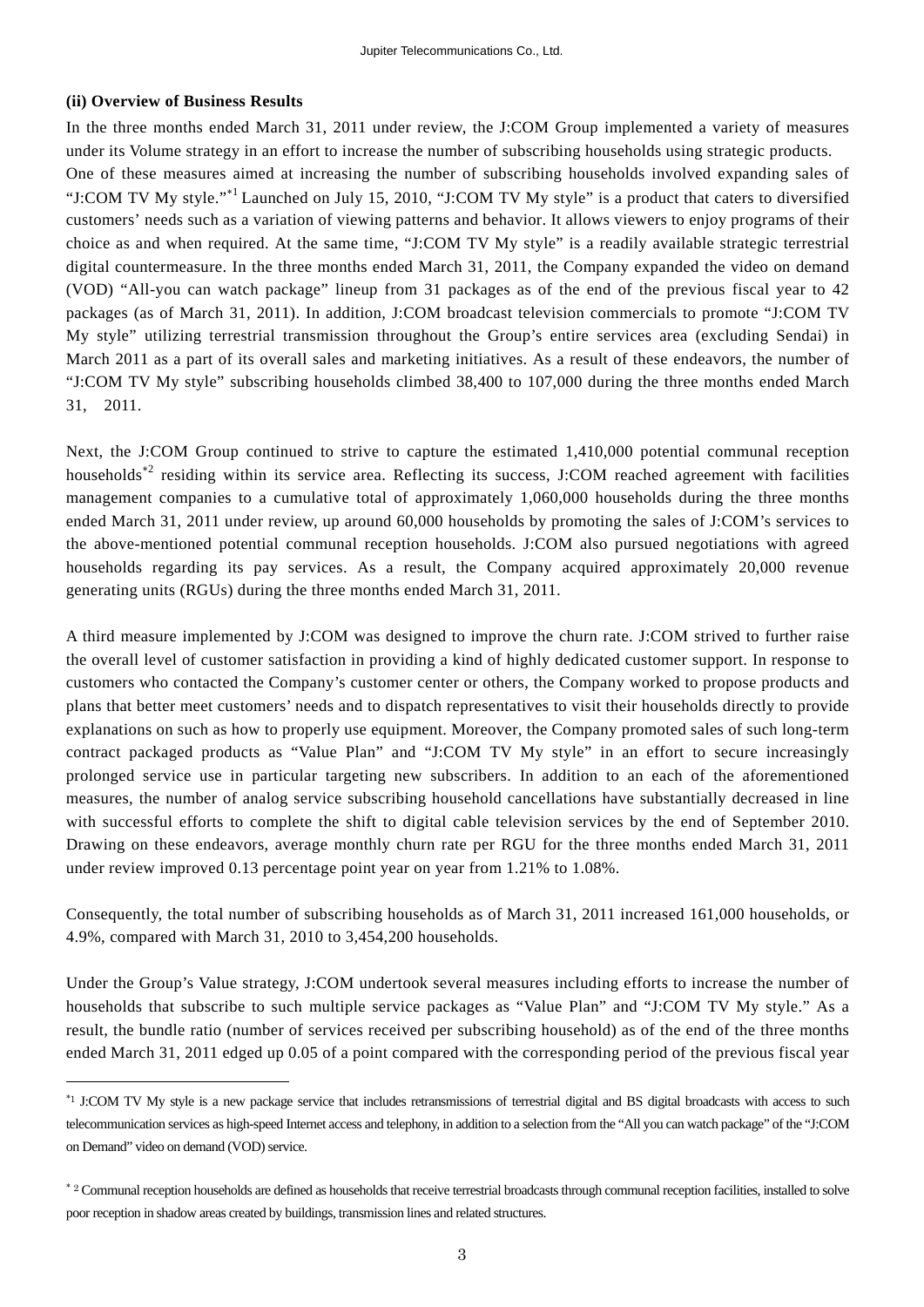from 1.82 to 1.87. In addition, in its cable television services, J:COM worked diligently to increase the number of subscribers to its "Blu-ray hard disc recorder (HDR)" service. This service allows Blu-ray disc format recording and playback on HDRs equipped with set-top boxes that enable the recording of high definition (HD) broadcasts to an internal hard disk drive. As a result, the number of "Blu-ray HDR" subscribing households as of the end of the three months ended March 31, 2011 stood at 54,100 households, up 46,800 households compared with the end of the corresponding period of the previous fiscal year. With regard to the Group's VOD service, revenue surged 48.2% year on year to ¥1,188 million. This was attributable to a variety of initiatives aimed at promoting continued use including the preview of "High School Debut," a movie planned and produced by KDDI, on March 27, 2011 prior to its theater release. On the other hand, ARPU for the three months ended March 31, 2011 under review contracted ¥71 compared with the corresponding period of the previous fiscal year to ¥7,617. This largely reflected the decrease in the number of subscription to cable television services per subscribing household (the number of CATV subscribing households / total number of subscribing households), where subscription fees are higher per subscribing household compared with the two other services.

Turning to the Group's Content strategy, the Company endeavored to enhance quality of its programming content by organizing its programming in consideration of comments from viewers in response to a recent survey. In specific terms, J:COM's consolidated subsidiary Jupiter Entertainment Co., Ltd., which operates LaLa TV, an entertainment channel that targets women, substantially reorganized its programming content, which had to date focused mainly on highly popular Korean dramas, from April 2011. In selecting an appropriate programming lineup, Jupiter Entertainment conducted a viewer survey. Based on the results of this survey, the company established "Korean Legend," a special program that broadcasts programs according to their survey ranking. Furthermore, as a part of the Group's overall HD programming endeavors, Jupiter Entertainment placed considerable weight on lifting the proportion of HD programming content broadcast on its LaLa TV and Movie Plus channels.

In the context of its business alliance with KDDI, J:COM moved from what was effectively the deliberation period throughout the previous fiscal year to enter the implementation phase focusing on specific alliance measures at current fiscal year. After introducing "J:COM WiMAX," a high-speed mobile Internet service provided by UQ Communications Inc., an equity-method affiliate of KDDI, as a part of the "Telecom Business and Product Collaboration" component of the alliance in December 2010, the Company commenced in earnest the sale of this service to J:COM NET subscribing households during the three months ended March 31, 2011 under review. In addition, to further promote "Sales and Marketing Collaboration," which began in August 2010, both companies extended cross-sales promotion of the J:COM Group's services and the au Mobile services of KDDI to Sapporo and Sendai in February 2011.

In the "Telecom Business and Product Collaboration" fields, the J:COM Group launched "J:COM PHONE Plus" from April 2011. "J:COM PHONE Plus" is a telephony service that uses the KDDI platform. It is mainly designed to capture new contracts and prevent contract cancellation by offering substantially improved telephony service convenience. "J:COM PHONE Plus" subscribers can now call free of charge not only to existing "J:COM PHONE" subscribers but also to subscribers to KDDI telephony services and all au Mobile service users. In maximizing the merits of this service, the J:COM Group is well positioned to further expand its new subscriber base. Moreover, for existing legacy-type telephone subscribers, efforts will be made to promote the gradual shift to "J:COM PHONE Plus." In this manner, the Group is striving to enhance the level of customer satisfaction and to prevent future cancellation.

#### **(iii) Profit and Loss**

In the following discussion, we quantify the acquisition impact, which represents the effect by consolidating an acquired entity on our results of operations during the first twelve months following the acquisition date. We represent changes that exclude the impact of acquisitions as changes at existing consolidated subsidiaries.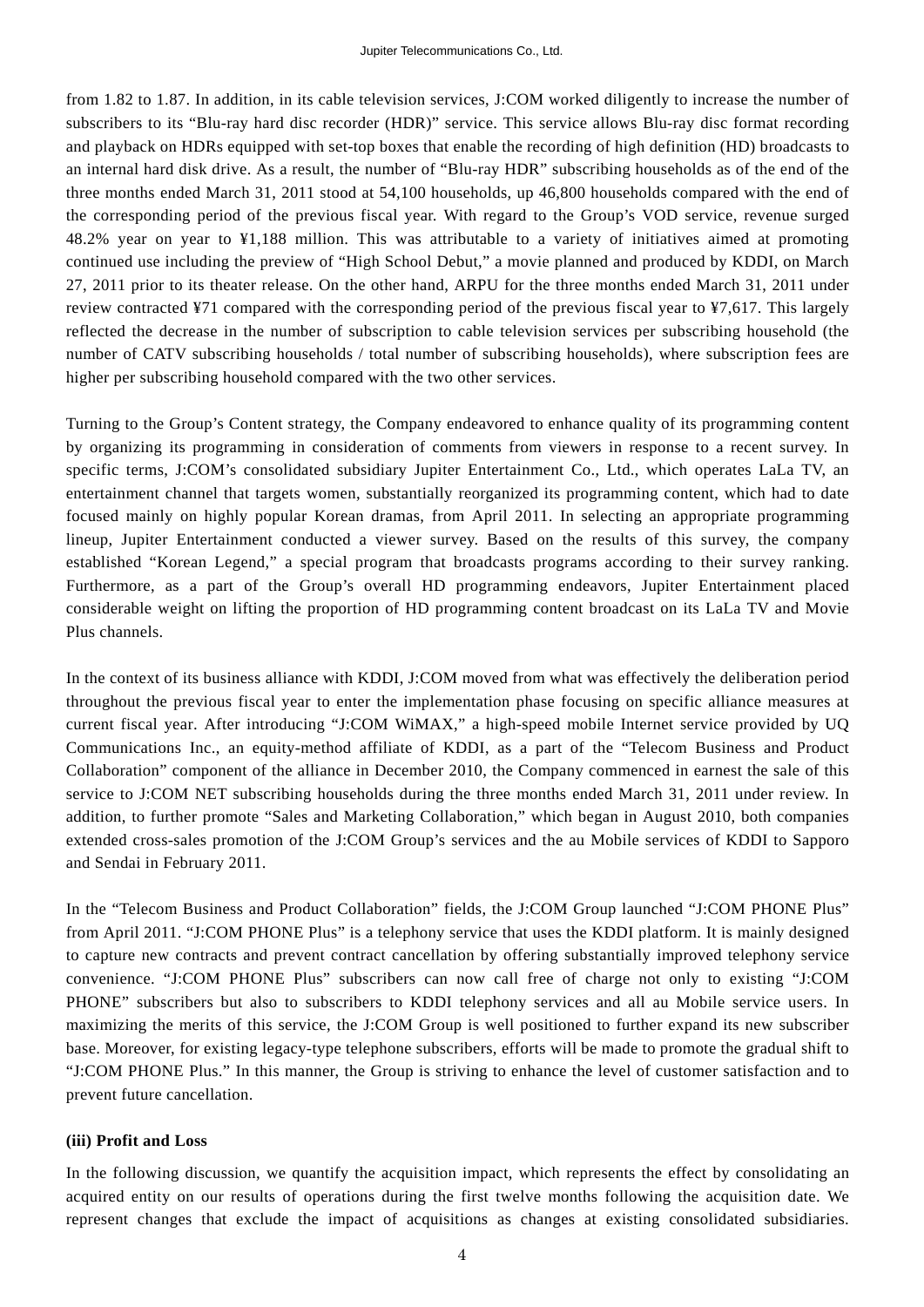Included as acquisition impacts in the below discussion of cumulative consolidated business results are Suzuran Cable System transferred from the KEIHANSHIN Cable Vision Foundation to J:COM consolidated subsidiary Cable Net Kobe Ashiya Co.,Ltd. on February 1, 2010, Kobe Cable Vision, transferred from Kobe City Development and Management Foundation to Cable Net Kobe Ashiya Co., Ltd. on April 1, 2010, and Cablevision Kasai transferred from Tokyo Cable Vision Foundation to J:COM consolidated subsidiary Edogawa Cable Television Inc. on June 1, 2010.

Revenue increased by ¥3,618 million, or 4.1%, from ¥88,146 million for the three months ended March 31, 2010 to ¥91,764 million for the three months ended March 31, 2011. This increase included ¥204 million that was attributable to the aggregate impact of acquisitions. Excluding the impact of acquisitions, revenue at existing consolidated subsidiaries increased by ¥3,414 million, or 3.9%.

Subscription fees increased by ¥2,673 million, or 3.6%, from ¥73,459 million for the three months ended March 31, 2010 to ¥76,132 million for the three months ended March 31, 2011. This increase included ¥188 million that was attributable to the aggregate impact of acquisitions. Excluding the impact of acquisitions, subscription fees at existing subsidiaries increased by ¥2,485 million, or 3.4%.

Cable television subscription fees increased by ¥940 million, or 2.4%, from ¥39,803 million for the three months ended March 31, 2010 to ¥40,743 million for the three months ended March 31, 2011. The increase in cable television subscription fees was mainly due to an increase in the number of consolidated subsidiary subscribing households and an increase in the number of users of digital additional services such as HDR mainly on the Blu-ray and VOD in spite of a decrease in ARPU.

High-speed Internet access subscription fees increased by ¥803 million, or 3.8%, from ¥21,403 million for the three months ended March 31, 2010 to ¥22,206 million for the three months ended March 31, 2011. The increase in high-speed Internet access subscription fees was due to an increase in the number of consolidated subsidiary subscribing households, which was partly offset by increased product bundling discounts.

Telephony subscription fees increased by ¥930 million, or 7.6%, from ¥12,253 million for the three months ended March 31, 2010 to ¥13,183 million for the three months ended March 31, 2011. The increase in telephony subscription fees was primarily the result of an increase in the number of consolidated subsidiary subscribing households, which was partly offset by increased product bundling discounts.

Turning to existing consolidated subsidiary subscription fees by type of service, the rates of increase for the three months ended March 31, 2011 were 2.0%, 3.6% and 7.6% for cable television, high-speed Internet access and telephony service, respectively.

Other revenue increased by ¥945 million, or 6.4%, from ¥14,687 million for the three months ended March 31, 2010 to ¥15,632 million for the three months ended March 31, 2011. The increase was mainly attributable to revenue relating to poor reception compensation.

Operating and programming costs increased by ¥1,208 million, or 3.8%, from ¥31,954 million for the three months ended March 31, 2010 to ¥33,162 million for the three months ended March 31, 2011. This increase was mainly due to an increase in costs relating to programming and outsourcing. Selling, general and administrative expenses decreased by ¥198 million, or 1.1%, from ¥17,624 million for the three months ended March 31, 2010 to ¥17,426 million for the three months ended March 31, 2011. This was mainly due to a decrease in advertising expenses, which was partly offset by increase in personnel expenses.

Depreciation and amortization expenses decreased by ¥591 million, or 2.8%, from ¥21,136 million for the three months ended March 31, 2010 to ¥20,545 million for the three months ended March 31, 2011. The decrease was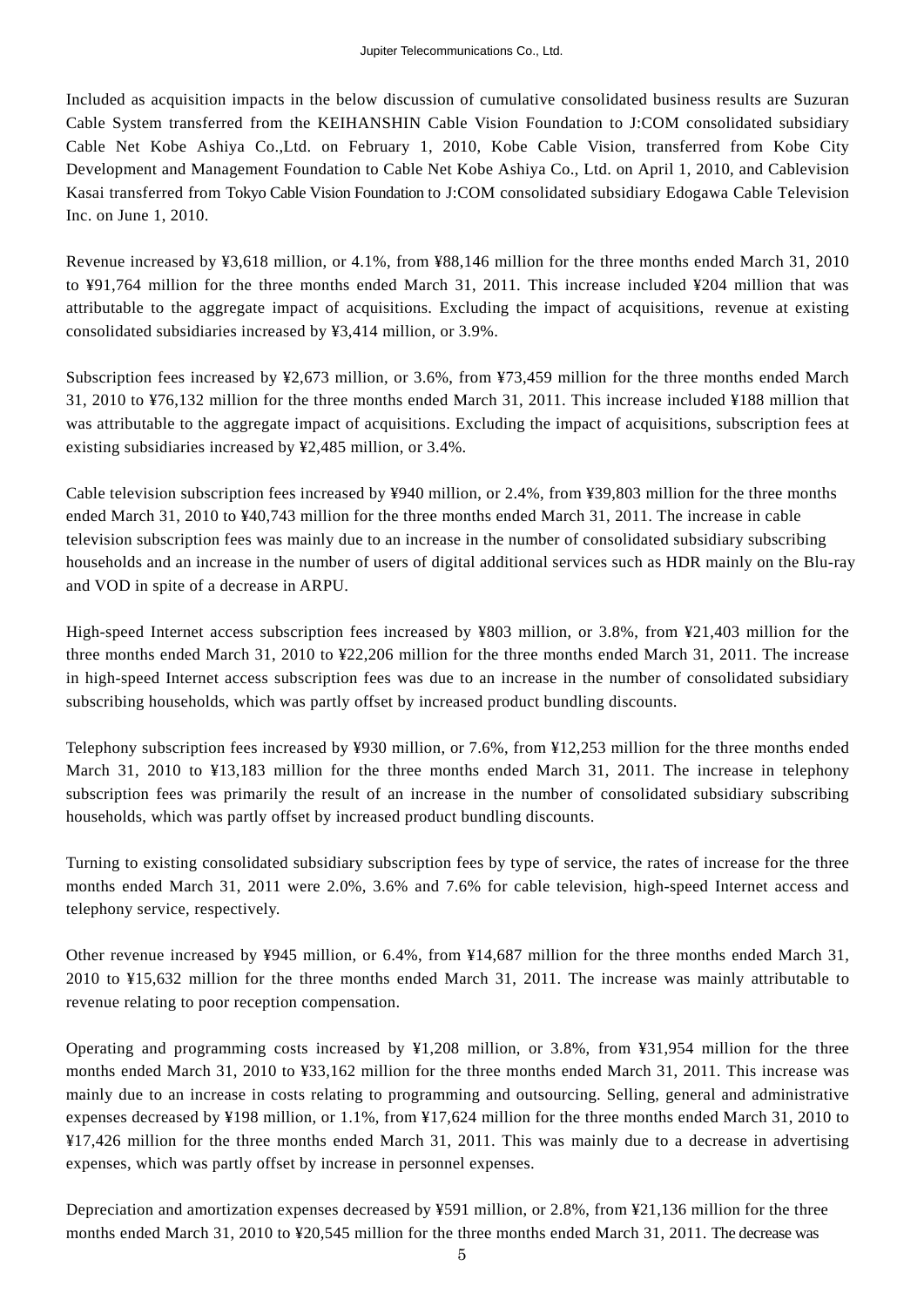largely due to certain fully depreciated assets before March 31, 2011.

Operating income, as a result of the above items, increased by ¥3,199 million, or 18.3%, from ¥17,432 million for the three months ended March 31, 2010 to ¥20,631 million for the three months ended March 31, 2011.

Income before noncontrolling interests and income taxes increased by ¥3,257 million, or 19.5%, from ¥16,678 million for the three months ended March 31, 2010 to ¥19,935 million for the three months ended March 31, 2011. Net income attributable to J:COM shareholders increased by ¥1,963 million, or 23.4%, from ¥8,400 million for the three months ended March 31, 2010 to ¥10,363 million for the three months ended March 31, 2011.

Owing to the Great East Japan Earthquake, decrease in operating profit due to reduction and exemption of subscription fees and repair costs of certain fixed assets were booked for the three months ended March 31, 2011. This did not have a material impact on the J:COM Group's results of operations. No material damage has been found in the J:COM Group's network systems and facilities.

#### **(2) Qualitative Information on Consolidated Financial Position**

#### **(i) Assets, Liabilities and Shareholders' Equity**

Total assets decreased by ¥5,484 million, from ¥816,763 million as of December 31, 2010 to ¥811,279 million as of March 31, 2011. This was primarily due to a decrease in net book value of property and equipment by depreciated.

Total liabilities decreased by ¥10,344 million from ¥390,353 million as of December 31, 2010 to ¥380,009 million as of March 31, 2011. This was primarily due to a decrease in income taxes payable with income taxes payment.

Total J:COM shareholders' equity increased by ¥4,592 million from ¥410,151 million as of December 31, 2010 to ¥414,743 million as of March 31, 2011. The increase was mainly due to the upswing in net income attributable to J:COM shareholders for the three months ended March 31, 2011, which was partly offset by dividend paid to shareholders.

#### **(ii) Cash Flows**

For the three months ended March 31, 2011, the net cash was provided by operating activities of ¥23,622 million, used in investing activities of ¥11,576 million and financing activities of ¥12,695 million, respectively. Accounting for the aforementioned activities, cash and cash equivalents decreased by ¥649 million from ¥78,212 million as of December 31, 2010 to ¥77,563 million as of March 31, 2011.

#### *Cash Provided by Operating Activities.*

Net cash provided by operating activities decreased by ¥1,809 million, from ¥25,431million for the three months ended March 31, 2010 to ¥23,622 million for the three months ended March 31, 2011. The decrease was mainly attributable to increase in income taxes payment, which was partly offset by increase in net income.

#### *Cash Used in Investing Activities.*

Net cash used in investing activities increased by ¥46 million, from ¥11,530 million for the three months ended March 31, 2010 to ¥11,576 million for the three months ended March 31, 2011. The net cash used for the three months ended March 31, 2011 primarily consisted of ¥11,698 million for capital expenditures. *Cash Used in Financing Activities.*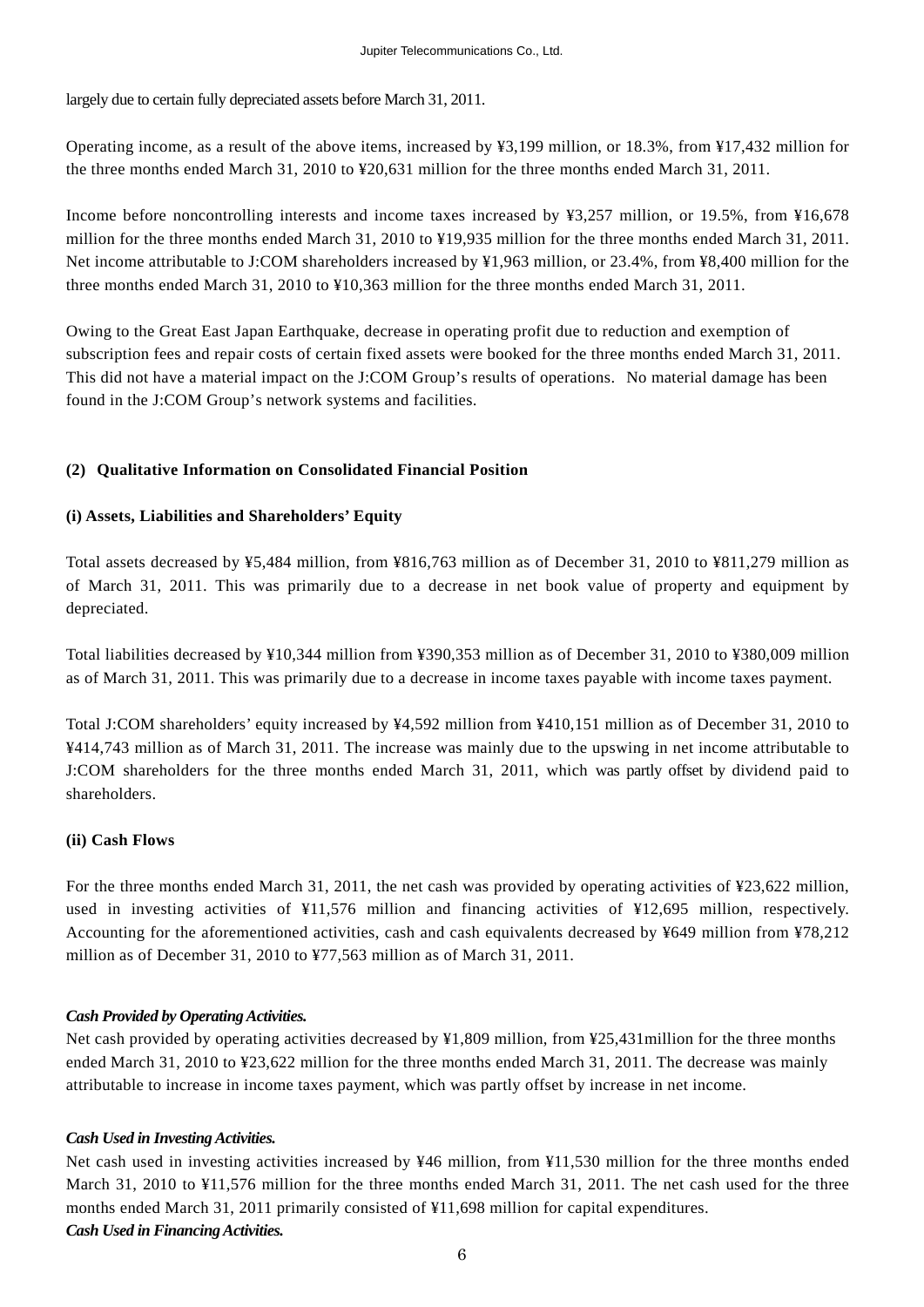Net cash used in financing activities increased by ¥5,423 million, from ¥7,272 million for the three months ended March 31, 2010 to ¥12,695 million for the three months ended March 31, 2011. The net cash used for the three months ended March 31, 2011 primarily consisted of ¥6,231 million of dividend paid to shareholders, ¥5,265 million of principal payments under capital lease obligations and ¥1,255 million of debt repayments(net).

#### **(3) Qualitative Information on Consolidated Business Results Forecasts**

There are no changes from consolidated business results forecasts announced on January 27, 2011, included in the Company's Consolidated Annual Financial Results Release for the fiscal year ending December 31, 2011. Now Jupiter Telecommunications Co., Ltd is investigating the damage situation affected by the Great East Japan Earthquake occurred on March  $11<sup>th</sup>$ , 2011. Though our company recognizes that the influence on the results is negligible, we will disclose the information swiftly in case the damaged situation could impose crucial influence against our business performance of the current period.

#### **2. Other Information**

- **(1) Changes in Significant Consolidated Subsidiaries**  None
- **(2) Adoption of Simplified Method or Specific Method to Quarterly Consolidated Financial Statements**  None
- **(3) Change in Significant Accounting Policies, Procedures and Presentation in Quarterly Consolidated Financial Statements**

(i) Changes due to revision of accounting standards and other regulations: None

(ii) Others: None

**(4) Assumptions of Significant Event for Going Concern** 

None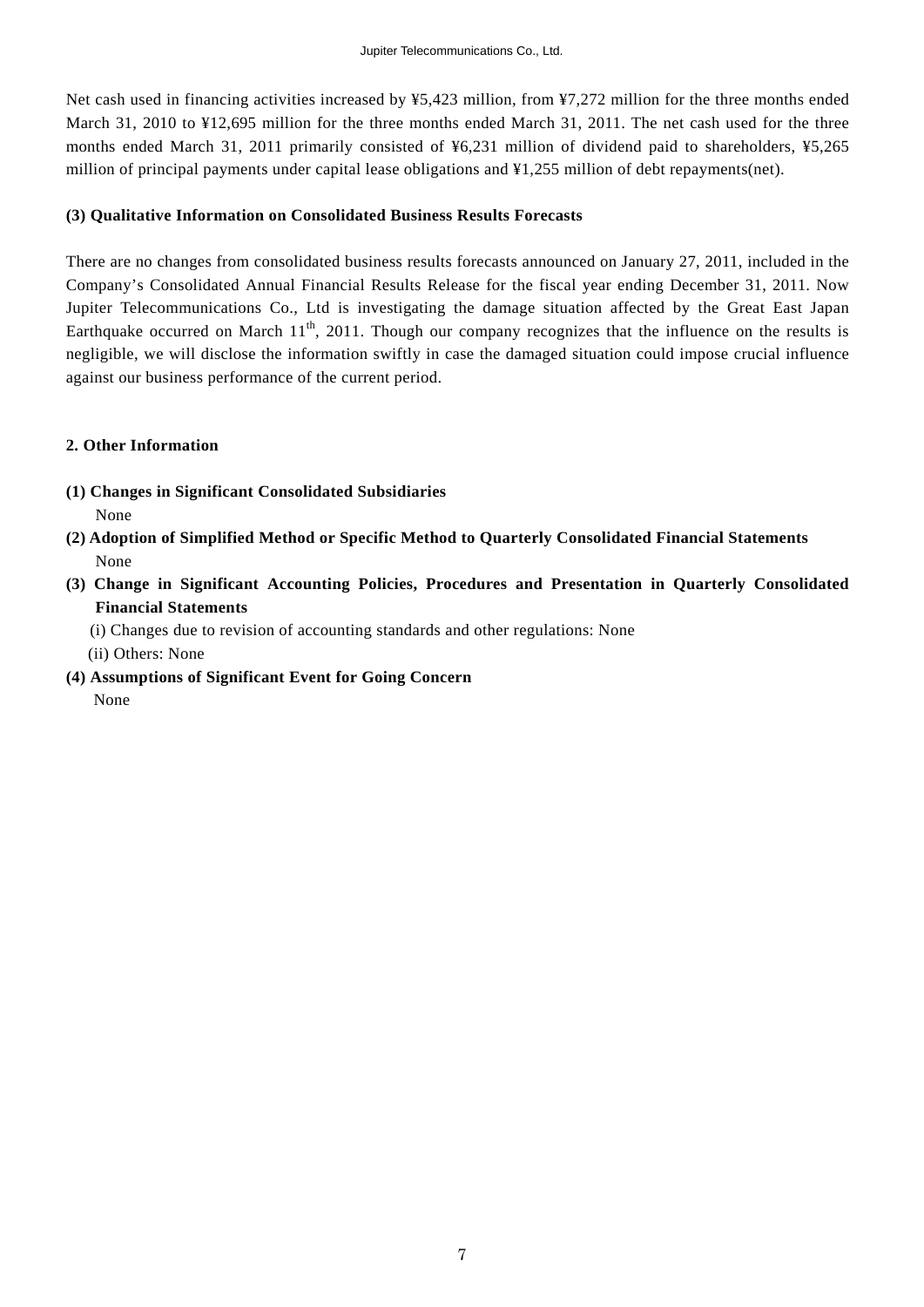# **3. Consolidated Quarterly Financial Statements**

## **JUPITER TELECOMMUNICATIONS CO., LTD. AND SUBSIDIARIES**  (**1**)**CONSOLIDATED QUARTERLY STATEMENTS OF INCOME**

(YEN IN MILLIONS, EXCEPT SHARE AND PER SHARE AMOUNTS)

| <b>Account</b>                                              | Three months<br>ended<br>March 31,<br>2011 | Three months<br>ended<br>March 31,<br>2010 | Change   |        | Year ended<br>December 31,<br>2010 |
|-------------------------------------------------------------|--------------------------------------------|--------------------------------------------|----------|--------|------------------------------------|
|                                                             | Amount                                     | Amount                                     | Amount   | $(\%)$ | Amount                             |
| Revenue:                                                    |                                            |                                            |          |        |                                    |
| Subscription fees                                           | 76,132                                     | 73,459                                     | 2,673    | 3.6    | 298,197                            |
| Others                                                      | 15,632                                     | 14,687                                     | 945      | 6.4    | 61,915                             |
|                                                             | 91,764                                     | 88,146                                     | 3,618    | 4.1    | 360,112                            |
| Operating costs and expenses:                               |                                            |                                            |          |        |                                    |
| Operating and programming costs                             | (33, 162)                                  | (31, 954)                                  | (1,208)  | (3.8)  | (135, 272)                         |
| Selling, general and administrative<br>expenses             | (17, 426)                                  | (17, 624)                                  | 198      | 1.1    | (72, 242)                          |
| Depreciation and amortization                               | (20, 545)                                  | (21, 136)                                  | 591      | 2.8    | (85, 843)                          |
|                                                             | (71, 133)                                  | (70, 714)                                  | (419)    | (0.6)  | (293, 357)                         |
| Operating income                                            | 20,631                                     | 17,432                                     | 3,199    | 18.3   | 66,755                             |
| Other income (expenses):                                    |                                            |                                            |          |        |                                    |
| Interest expense, net:                                      |                                            |                                            |          |        |                                    |
| <b>Related parties</b>                                      | (375)                                      | (421)                                      | 46       | 10.9   | (1,644)                            |
| <b>Others</b>                                               | (784)                                      | (876)                                      | 92       | 10.5   | (3, 447)                           |
| Equity in earnings of affiliates                            | 321                                        | 220                                        | 101      | 45.8   | 1,032                              |
| Other income, net                                           | 142                                        | 323                                        | (181)    | (55.8) | 471                                |
| Income before noncontrolling<br>interests and income taxes  | 19,935                                     | 16,678                                     | 3,257    | 19.5   | 63,167                             |
| Income taxes expense                                        | (8,607)                                    | (7, 422)                                   | (1, 185) | (16.0) | (22, 248)                          |
| Net income                                                  | 11,328                                     | 9,256                                      | 2,072    | 22.4   | 40,919                             |
| Net income attributable to noncontrolling<br>interests      | (965)                                      | (856)                                      | (109)    | (12.8) | (3,229)                            |
| Net income attributable to J:COM<br>shareholders            | 10,363                                     | 8,400                                      | 1,963    | 23.4   | 37,690                             |
|                                                             |                                            |                                            |          |        |                                    |
| Net income attributable to J:COM<br>shareholders per share: |                                            |                                            |          |        |                                    |
| <b>Basic</b>                                                | ¥1,496.71                                  | ¥1,223.45                                  | ¥273.26  | 22.3   | ¥5,456.41                          |
| <b>Diluted</b>                                              | ¥1,496.07                                  | ¥1,220.64                                  | ¥275.43  | 22.6   | ¥5,450.89                          |
| Weighted average number of ordinary<br>shares outstanding:  |                                            |                                            |          |        |                                    |
| <b>Basic</b>                                                | 6,923,712                                  | 6,866,131                                  | 57,581   | 0.8    | 6,907,446                          |
| Diluted                                                     | 6,926,655                                  | 6,881,908                                  | 44,747   | 0.7    | 6,914,436                          |

(Note) Percentages are calculated based on amounts before rounded in Change column.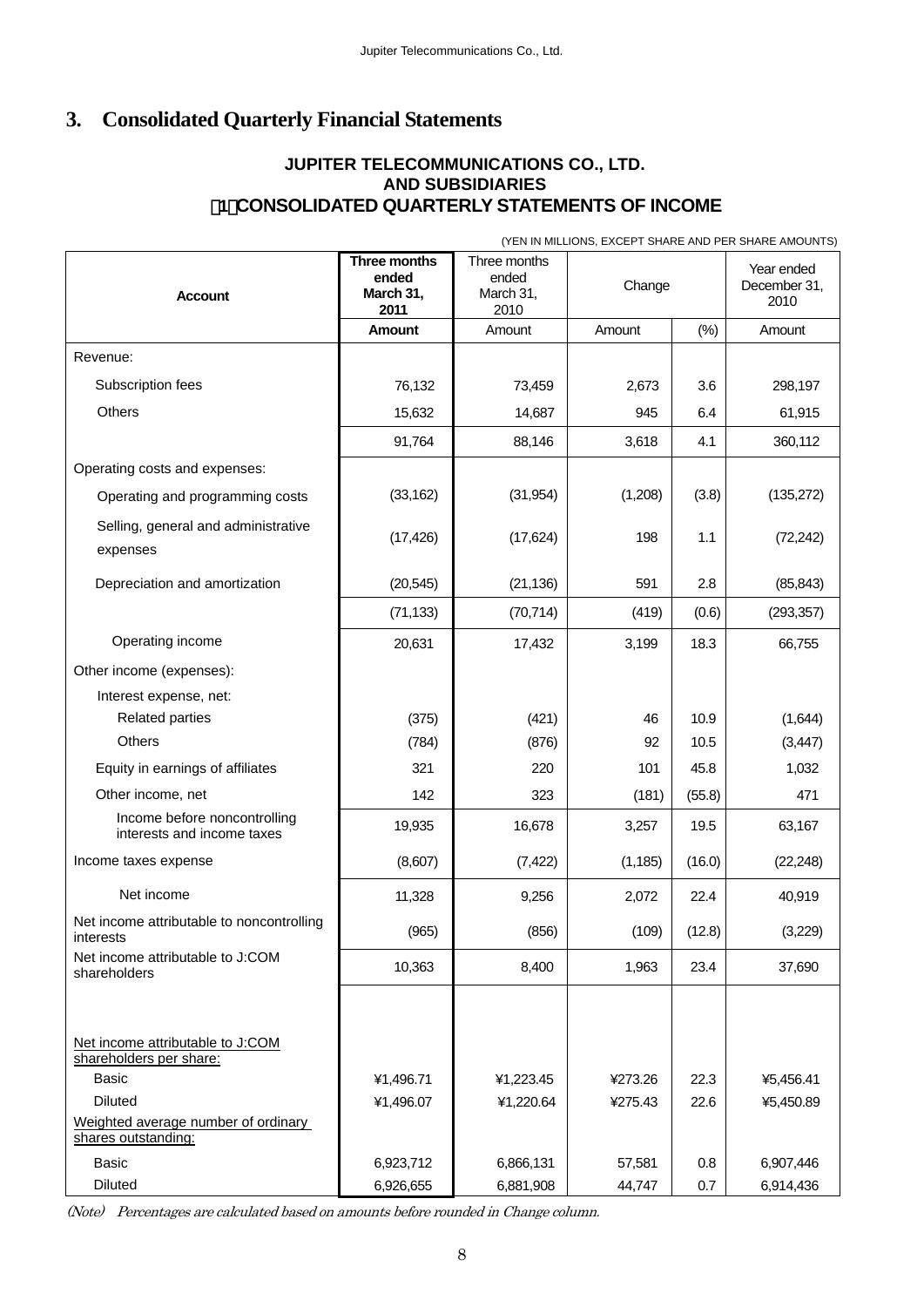## **JUPITER TELECOMMUNICATIONS CO., LTD. AND SUBSIDIARIES**

## (**2**)**CONSOLIDATED QUARTERLY BALANCE SHEETS**

(YEN IN MILLIONS)

|                                           | March 31, 2011 | December 31, 2010 | Change        |
|-------------------------------------------|----------------|-------------------|---------------|
| <b>Account</b>                            | <b>Amount</b>  | <b>Amount</b>     | <b>Amount</b> |
| Current assets:                           |                |                   |               |
| Cash and cash equivalents                 | 77,563         | 78,212            | (649)         |
| Accounts receivable                       | 20,546         | 22,211            | (1,665)       |
| Allowance for doubtful accounts           | (577)          | (530)             | (47)          |
| Deferred tax assets - current             | 11,241         | 11,611            | (370)         |
| Prepaid expenses and other current assets | 10,966         | 7,833             | 3,133         |
| Total current assets                      | 119,739        | 119,337           | 402           |
| Investments:                              |                |                   |               |
| Investments in affiliates                 | 10,143         | 9,938             | 205           |
| Investments in other securities, at cost  | 2,152          | 2,152             |               |
| <b>Total investments</b>                  | 12,295         | 12,090            | 205           |
| Property and equipment, at cost:          |                |                   |               |
| Land                                      | 3,966          | 3,966             |               |
| Distribution system and equipment         | 724,301        | 719,018           | 5,283         |
| Support equipment and buildings           | 63,339         | 61,063            | 2,276         |
|                                           | 791,606        | 784,047           | 7,559         |
| Less accumulated depreciation             | (422, 636)     | (410, 394)        | (12, 242)     |
| Total property and equipment              | 368,970        | 373,653           | (4,683)       |
| Other assets:                             |                |                   |               |
| Goodwill                                  | 248,323        | 248,323           |               |
| Identifiable intangible assets, net       | 40,454         | 41,615            | (1, 161)      |
| Deferred tax assets - non current         | 5,046          | 5,392             | (346)         |
| <b>Others</b>                             | 16,452         | 16,353            | 99            |
| Total other assets                        | 310,275        | 311,683           | (1,408)       |
| <b>Total assets</b>                       | 811,279        | 816,763           | (5,484)       |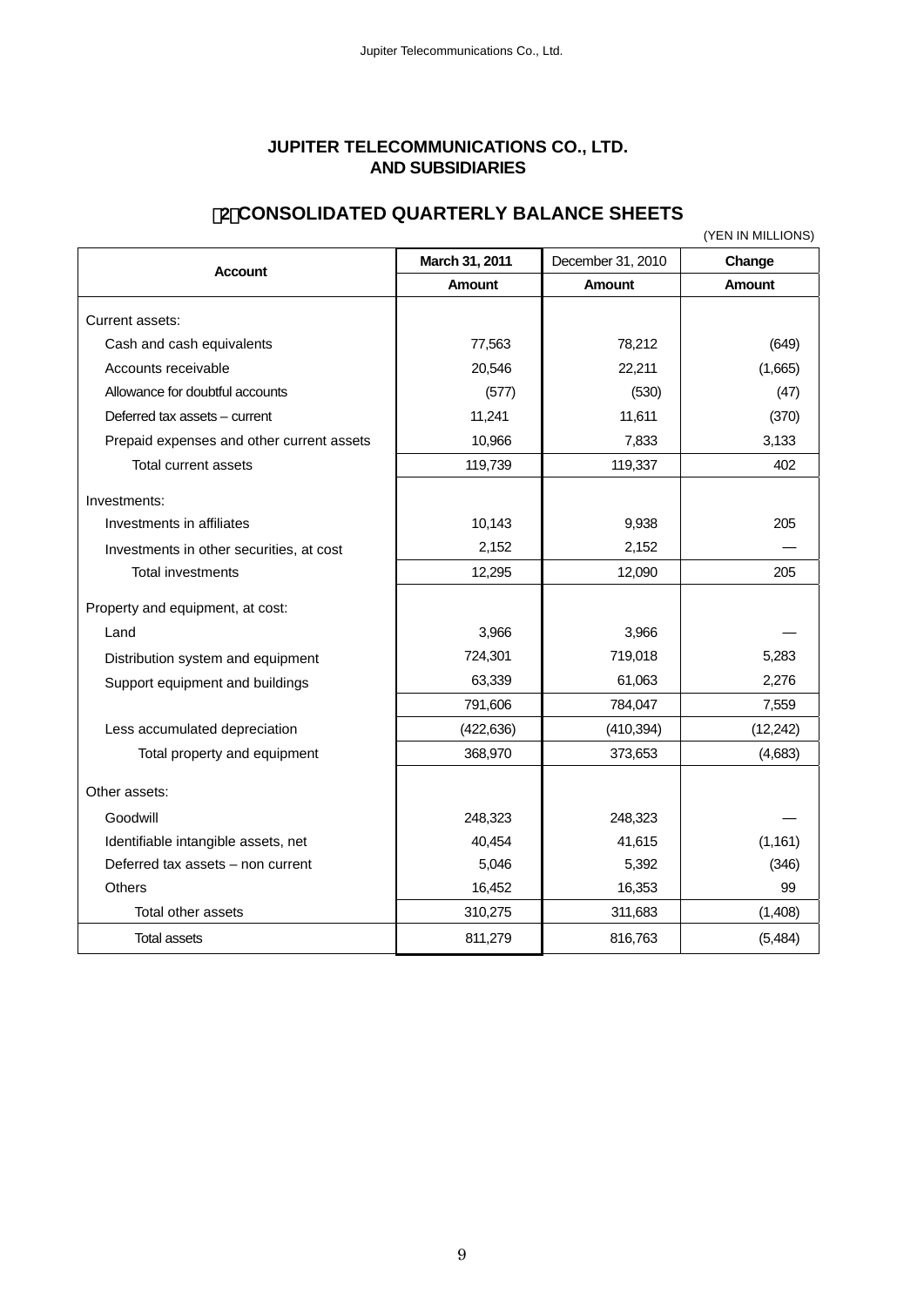#### (YEN IN MILLIONS)

| <b>Account</b>                                   | March 31, 2011 | December 31, 2010 | Change        |
|--------------------------------------------------|----------------|-------------------|---------------|
|                                                  | Amount         | <b>Amount</b>     | <b>Amount</b> |
| <b>Current liabilities:</b>                      |                |                   |               |
| Short-term loans                                 | 5,297          | 5,581             | (284)         |
| Long-term debt - current portion                 | 23,177         | 19,247            | 3,930         |
| Capital lease obligations - current portion:     |                |                   |               |
| <b>Related parties</b>                           | 16,727         | 16,905            | (178)         |
| Others                                           | 1,431          | 1,719             | (288)         |
| Accounts payable                                 | 25,627         | 27,995            | (2,368)       |
| Income taxes payable                             | 6,293          | 16,448            | (10, 155)     |
| Deposit from related parties                     | 453            | 268               | 185           |
| Deferred revenue - current portion               | 9,605          | 9,774             | (169)         |
| Accrued expenses and other liabilities           | 16,866         | 10,481            | 6,385         |
| <b>Total current liabilities</b>                 | 105,476        | 108,418           | (2,942)       |
|                                                  |                |                   |               |
| Long-term debt, less current portion             | 123,986        | 128,887           | (4,901)       |
| Corporate bond, less current portion             | 10,000         | 10,000            |               |
| Capital lease obligations, less current portion: |                |                   |               |
| <b>Related parties</b>                           | 37,177         | 38,373            | (1, 196)      |
| <b>Others</b>                                    | 4,180          | 4,432             | (252)         |
| Deferred revenue                                 | 59,964         | 60,478            | (514)         |
| Deferred tax liabilities - non current           | 12,798         | 13,392            | (594)         |
| Other liabilities                                | 26,428         | 26,373            | 55            |
| <b>Total liabilities</b>                         | 380,009        | 390,353           | (10, 344)     |
|                                                  |                |                   |               |
| Shareholders' equity:                            |                |                   |               |
| Ordinary shares no par value                     | 117,550        | 117,550           |               |
| Additional paid-in capital                       | 226,396        | 226,017           | 379           |
| Retained earnings                                | 74,141         | 70,010            | 4,131         |
| Accumulated other comprehensive income/(loss)    | (1,085)        | (1, 160)          | 75            |
| Treasury stock, at cost                          | (2,259)        | (2,266)           | 7             |
| Total J:COM shareholders' equity                 | 414,743        | 410,151           | 4,592         |
| Noncontrolling interests in subsidiaries         | 16,527         | 16,259            | 268           |
| Total shareholders' equity                       | 431,270        | 426,410           | 4,860         |
| Total liabilities and shareholders' equity       | 811,279        | 816,763           | (5,484)       |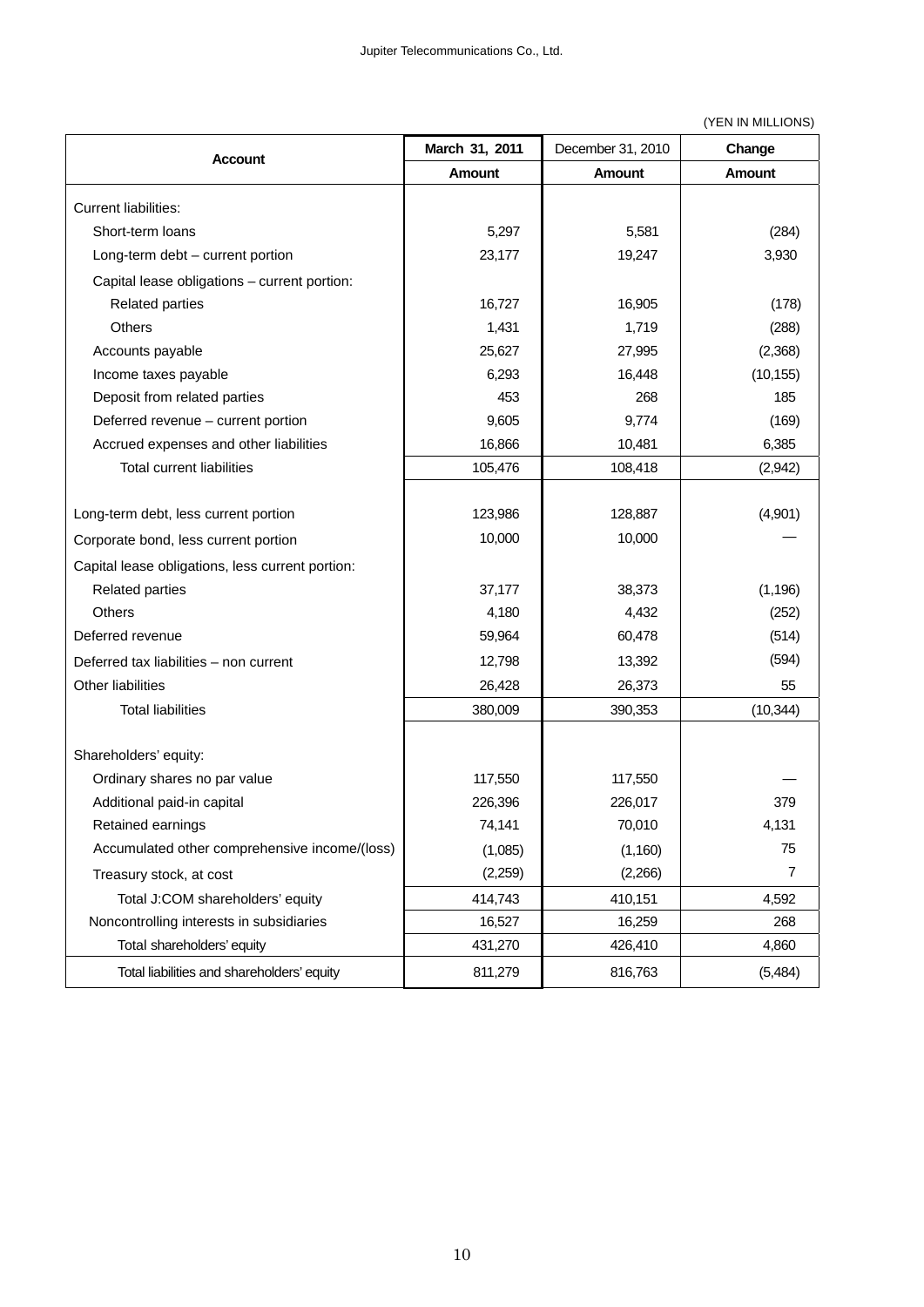#### **JUPITER TELECOMMUNICATIONS CO., LTD. AND SUBSIDIARIES**

# (**3**)**CONSOLIDATED QUARTERLY STATEMENTS OF CASH FLOWS**

|                                                                       | (YEN IN MILLIONS)                          |                                            |                                    |  |
|-----------------------------------------------------------------------|--------------------------------------------|--------------------------------------------|------------------------------------|--|
|                                                                       | Three months<br>ended<br>March 31,<br>2011 | Three months<br>ended<br>March 31,<br>2010 | Year ended<br>December 31.<br>2010 |  |
| <b>Classification</b>                                                 | Amount                                     | Amount                                     | Amount                             |  |
| Cash flows from operating activities:                                 |                                            |                                            |                                    |  |
| Net income                                                            | 11,328                                     | 9,256                                      | 40,919                             |  |
| Adjustments to reconcile net income to net cash provided by operating |                                            |                                            |                                    |  |
| activities:                                                           |                                            |                                            |                                    |  |
| Depreciation and amortization                                         | 20,545                                     | 21,136                                     | 85,843                             |  |
| Equity in earnings of affiliates                                      | (321)                                      | (220)                                      | (1,032)                            |  |
| Stock-based compensation expenses                                     | 47                                         | 68                                         | 102                                |  |
| Deferred income taxes expense/(benefit)                               | 35                                         | (876)                                      | (3,675)                            |  |
| Gain on Bargain Purchase in acquisition                               |                                            | (238)                                      | (368)                              |  |
| Changes in operating assets and liabilities, excluding effects of     |                                            |                                            |                                    |  |
| business combinations:                                                |                                            |                                            |                                    |  |
| Decrease/(increase) in accounts receivable, net                       | 1,711                                      | (904)                                      | (5,811)                            |  |
| Increase in prepaid expenses                                          | (3, 133)                                   | (2,309)                                    | (496)                              |  |
| Decrease/(increase) in other assets                                   | (98)                                       | 566                                        | (1, 334)                           |  |
| Increase/(decrease) in accounts payable                               | (2, 410)                                   | (93)                                       | 686                                |  |
| Increase/(decrease) in accrued expenses and other liabilities         | (3,400)                                    | (134)                                      | 7,939                              |  |
| Increase/(decrease) in deferred revenue                               | (682)                                      | (821)                                      | 1,603                              |  |
| Net cash provided by operating activities                             | 23,622                                     | 25,431                                     | 124,376                            |  |
| Cash flows from investing activities:                                 |                                            |                                            |                                    |  |
| Capital expenditures                                                  | (11,698)                                   | (10,698)                                   | (56, 247)                          |  |
| Acquisitions of business operations                                   |                                            | (840)                                      | (1,075)                            |  |
| Other investing activities                                            | 122                                        | 8                                          | 274                                |  |
| Net cash used in investing activities                                 | (11, 576)                                  | (11,530)                                   | (57,048)                           |  |
| Cash flows from financing activities:                                 |                                            |                                            |                                    |  |
| Proceeds from issuance of common stock                                |                                            | 616                                        | 616                                |  |
| Proceeds from reissuance of treasury stock                            | 0                                          | 3,771                                      | 4,420                              |  |
| Acquisition of noncontrolling interests in consolidated subsidiaries  | (258)                                      |                                            | (1,608)                            |  |
| Net decrease in short-term loans                                      | (284)                                      | (145)                                      | (2,037)                            |  |
| Principal payments of long-term debt                                  | (971)                                      | (3,242)                                    | (22, 353)                          |  |
| Principal payments of capital lease obligations                       | (5,265)                                    | (5, 416)                                   | (21, 594)                          |  |
| Cash dividend paid to shareholders                                    | (6,231)                                    | (3,361)                                    | (7, 514)                           |  |
| Other financing activities                                            | 314                                        | 505                                        | (3, 472)                           |  |
| Net cash used in financing activities                                 | (12,695)                                   | (7, 272)                                   | (53, 542)                          |  |
| Net increase/(decrease) in cash and cash equivalents                  | (649)                                      | 6,629                                      | 13,786                             |  |
| Cash and cash equivalents at beginning of year                        | 78,212                                     | 64,426                                     | 64,426                             |  |
| Cash and cash equivalents at end of year                              | 77,563                                     | 71,055                                     | 78,212                             |  |